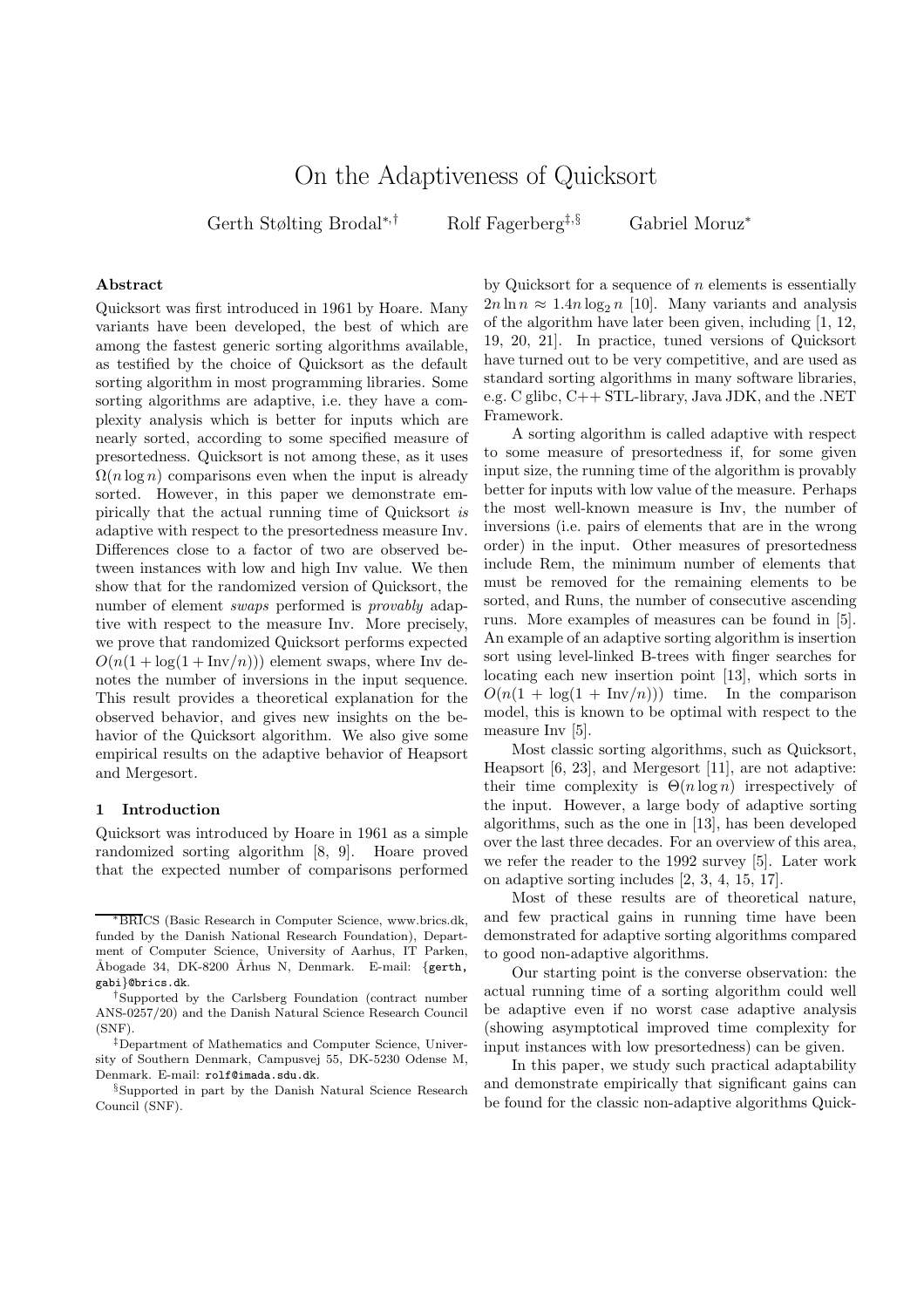sort, Mergesort, and Heapsort, under the measure of presortedness Inv. Gains of more than a factor of three are observed.

Furthermore, in the case of Quicksort, we give theoretical backing for why this should be the case. Specifically, we prove that randomized Quicksort performs expected  $O(n(1 + \log(1 + \text{Inv}/n)))$  element swaps. This not only provides new insight on the Quicksort algorithm, but it also gives a theoretical explanation for the observed behavior of Quicksort.

The reason that element swaps in Quicksort should be correlated with running time is (at least) two-fold: element swaps incur not only read accesses but also write accesses (thereby making them more expensive than read-only operations like comparisons), and element swaps in Quicksort are correlated with branch mispredictions during the partition procedure of the algorithm.

For Quicksort and Mergesort we show empirically the strong influence of branch mispredictions on the running time. This is in line with recent findings of Sanders and Winkel [18], who demonstrate the practical importance of avoiding branch mispredictions in the design of sorting algorithms for current CPU architectures. For Heapsort, our experiments indicate that data cache misses are the dominant factor for the running time.

The observed behavior of Mergesort can be explained using existing results (see Section 4.2), while we leave open the problem of a theoretical analysis of the observed behavior of Heapsort. Since our theoretical contributions regard Quicksort, we concentrate our experiments on this algorithm, while mostly indicating that similar gains can be found empirically also for Mergesort and Heapsort.

The main result of this paper is Theorem 1.1 below stating a dependence between the expected number of swaps performed by randomized Quicksort and the number of inversions in the input. In Section 4, the theorem is shown to correlate very well with empirical results.

THEOREM 1.1. The expected number of element swaps performed by randomized Quicksort is at most  $n +$  $n \ln \left( \frac{2 \text{Inv}}{n} + 1 \right).$ 

We note that the bound on the number of element swaps in Theorem 1.1 is not optimal for sorting algorithms. Straightforward in-place selection sort uses  $O(n^2)$  comparisons but performs at most  $n-1$  element swaps for any input. An optimal in-place sorting algorithm performing  $O(n)$  swaps and  $O(n \log n)$  comparisons was recently presented in [7].

This paper is organized as follows: In Section 2

```
#define Item int
#define random(l,r) (l+rand() % (r-l+1))
#define swap(A, B) { Item t = A; A = B; B = t; }
void quicksort(Item a[], int l, int r)
   { int i;
     if (r \leq 1) return;
     i = partition(a, 1, r);
     quicksort(a, l, i-1);
     quicksort(a, i+1, r);
   \mathbf{I}int partition(Item a[], int l, int r)
  { int i = 1-1, j = r+1, p = random(1,r);
    Item v = a[p];
    for (;;) {
        while (+i \leq j \& a[i] \leq v);
        while (-j > i \&& v \leq a[j]);
        if (i \leq i) break;
        swap(a[i], a[j]);
      }
    if (p < i) i--;
    swap(a[i], a[p]);
    return i;
 }
```
Figure 1: Randomized Quicksort.

we prove Theorem 1.1. In Section 3 we describe our experimental setup, and in Section 4 we describe and discuss our experimental results. Parts of our proof of Theorem 1.1 were inspired by the proof by Seidel [22, Section 5] of the expected number of comparisons performed by randomized Quicksort.

# 2 Expected number of swaps by randomized Quicksort

In this section we analyze the expected number of element swaps performed by the classic version of randomized Quicksort where in each recursive call a random pivot is selected. The C code for the specific algorithm considered is given in Figure 1. The parameters l and r are the first and last element, respectively, of the segment of the array a to be sorted.

We assume that the  $n$  input elements are distinct. In the following, let  $(x_1, \ldots, x_n)$  denote the input sequence, and let  $\pi_i$  be the rank of  $x_i$  in the sorted sequence. The number of inversions in the input sequence is denoted by Inv. The main observation used in the proof of Theorem 1.1 is that an element  $x_i$  that has not yet been moved from its input position  $i$  is swapped during a partitioning step if and only if the selected pivot  $x_j$  satisfies  $i \leq \pi_j < \pi_i$  or  $\pi_i < \pi_j \leq i$ , or  $x_i$  is itself the pivot element (this is seen by inspection of the code, noting that after a partitioning step, the pivot element  $x_i$  resides at its final position  $\pi_i$ ). We shall only need the "only if" part.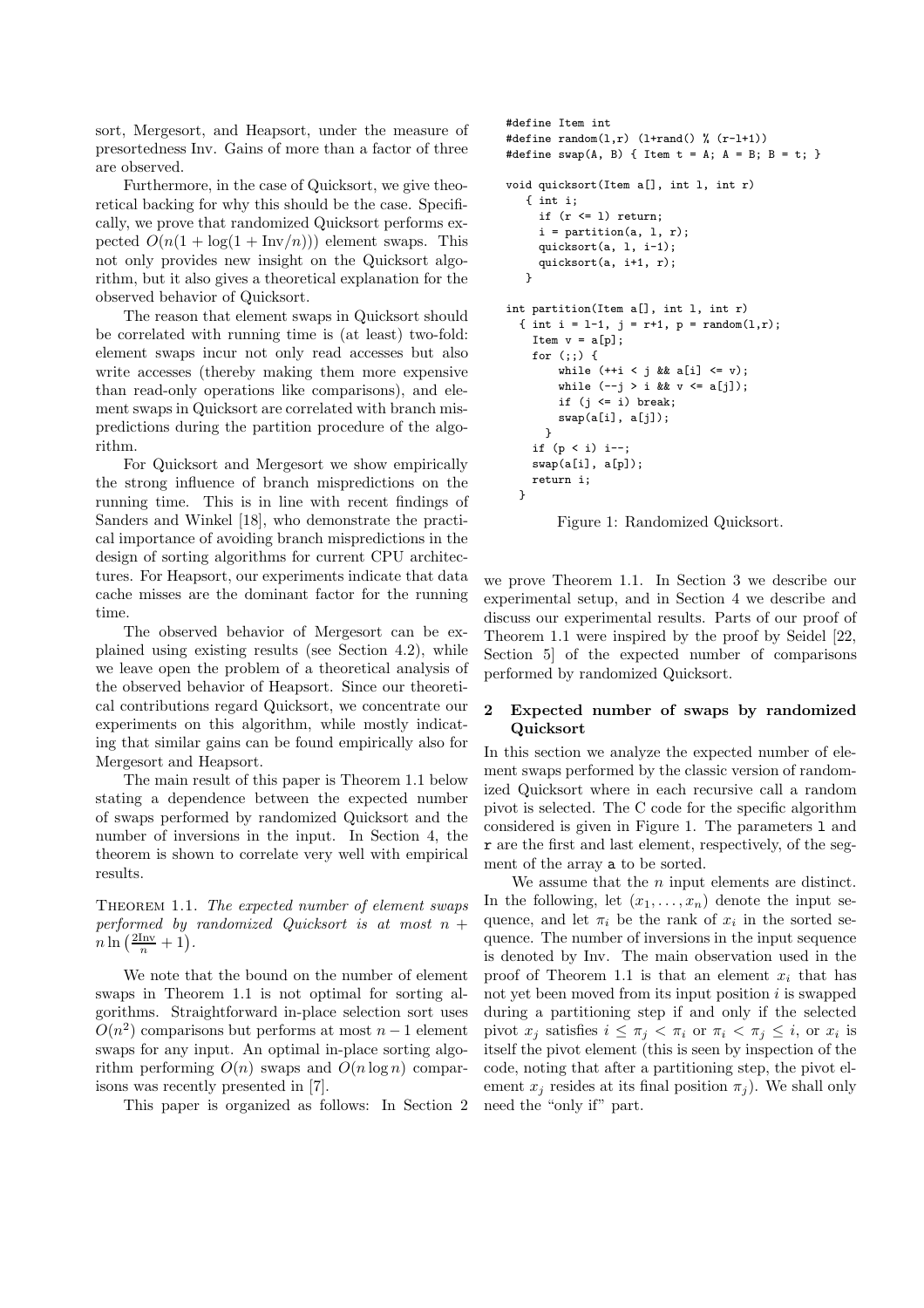

Figure 2: The partitions involving element 8.



Figure 3: The three different cases of Lemma 2.2.

FACT 2.1. When  $x_i$  is swapped the first time, the pivot  $x_i$  of the current partitioning step satisfies  $i \leq \pi_i < \pi_i$ or  $\pi_i < \pi_j \leq i$ , or  $x_i$  is itself the pivot element.

Figure 2 illustrates how the element  $x_5 = 8$  is moved during the execution of randomized Quicksort. Circled elements are the selected pivots. The first two selected pivots 14 and 4 do not cause 8 to be swapped, since 8 is already correctly located with respect to the final positions of of the pivots 14 and 4. The first pivot causing 8 to be swapped is  $x_{15} = 7$ , since  $\pi_5 = 7$ ,  $\pi_{15} = 6$ , and  $5 \leq \pi_{15} < \pi_5$ .

In the succeeding recursive calls after the first swap of an element  $x_i$ , the positions of  $x_i$  in the array are unrelated to i and  $\pi_i$ . Eventually,  $x_i$  is either picked as a pivot or becomes a single element input to a recursive call (the base case is reached), after which  $x_i$  does not move further.

In the following we let  $d_i = |\pi_i - i|$ , i.e. the distance

 the following lemma: of  $x_i$  from its correct position in the sorted output. The correlation between Inv and the  $d_i$  values is captured by

 $\triangle$  EEMMA 2.1. Inv  $\leq \sum_{i=1}^{n} d_i \leq 2$ Inv.

 $P_{\text{root}}$ . For the left inequality, Inv  $\leq \sum_{i=1}^{n} d_i$ , we consider the following algorithm: If there is an element  $x_i$  $\mathbb{R} \times \mathbb{R} \times \mathbb{R} \times \mathbb{R}$  not at its correct position, move  $x_i$  to position  $\pi_i$ , such  $\sum_{i=1}^{n} \sum_{i=1}^{n} \frac{1}{i}$  that position  $\pi_i$  temporarily contains both  $x_i$  and  $x_{\pi_i}$  in  $\frac{1}{N}$  sorted order. Next move  $x_{\pi_i}$  to its correct position, and are no inversions, hence we have  $\text{Inv} \leq \sum_{i=1}^{n} d_i$ .  $\frac{1}{\cancel{1}}$  any inversions between  $x_i$  and each of the at most  $d_i$  $\frac{1}{x}$  elements moved over. In the final sorted sequence there to its correct position  $\pi_i$ , we move  $x_i$  over the  $d_i - 1$  $\lim_{x \to \infty}$   $\lim_{x \to \infty}$   $\lim_{x \to \infty}$  quence is sorted. By moving element  $x_i$  from position i repeat moving an element from the position temporarily containing two elements to its correct position, until we move an element to position  $i$ . Repeat until the seelements at positions between i and  $\pi_i$  and possibly the current element at position  $\pi_i$ . This decreases the number of inversions in the sequence by at most  $d_i$ , namely

argument holds for the case when  $\pi_i < i$ . Taking into  $\frac{1}{\|S\| \cdot \|S\|}$  indices greater than i in the input sequence. A similar For the right inequality,  $\sum_{i=1}^{n} d_i \leq 2$ Inv, consider some  $x_i$  with  $\pi_i \geq i$ . In the input sequence there are at least  $d_i$  inversions between  $x_i$  and other input elements, since there are at least  $d_i$  elements less than  $x_i$  with account that we may count the same inversion twice, we obtain  $\sum_{i=1}^{n} d_i \le 2$ Inv.

> The constants in Lemma 2.1 are the best possible. For even *n*, the sequence  $(2, 1, 4, 3, 6, 5, \ldots, n, n-1)$  has Inv =  $n/2$  and  $\sum_{i=1}^{n} d_i = n$ , i.e.  $(\sum_{i=1}^{n} d_i)/\text{Inv} = 2$ , whereas the sequence  $(n, n-1, n-2, n-3, \ldots, 3, 2, 1)$ has Inv =  $n(n-1)/2$  and  $\sum_{i=1}^{n} d_i = n^2/2$ , i.e.  $(\sum_{i=1}^n d_i)/\text{Inv} = 1 + \frac{1}{n-1}$  which converges to one for increasing n.

> For the proof of Theorem 1.1 we make the following definition:

> DEFINITION 2.1. For  $i \neq j$  let  $X_{ij}$  denote the indicator variable that is one if and only if there is a recursive call to quicksort where  $x_i$  is selected as the pivot in the partition step and  $x_i$  is swapped during this partition step.

> Note that  $x_j$  can at most once become a pivot, since after a partition with pivot  $x_i$  the input to the recursive calls do not contain  $x_i$ . Furthermore note that the elements swapped in a partition step with pivot  $x_i$ are the elements in the input to the partition which are placed incorrectly relatively to the final position  $\pi_i$ of  $x_i$ .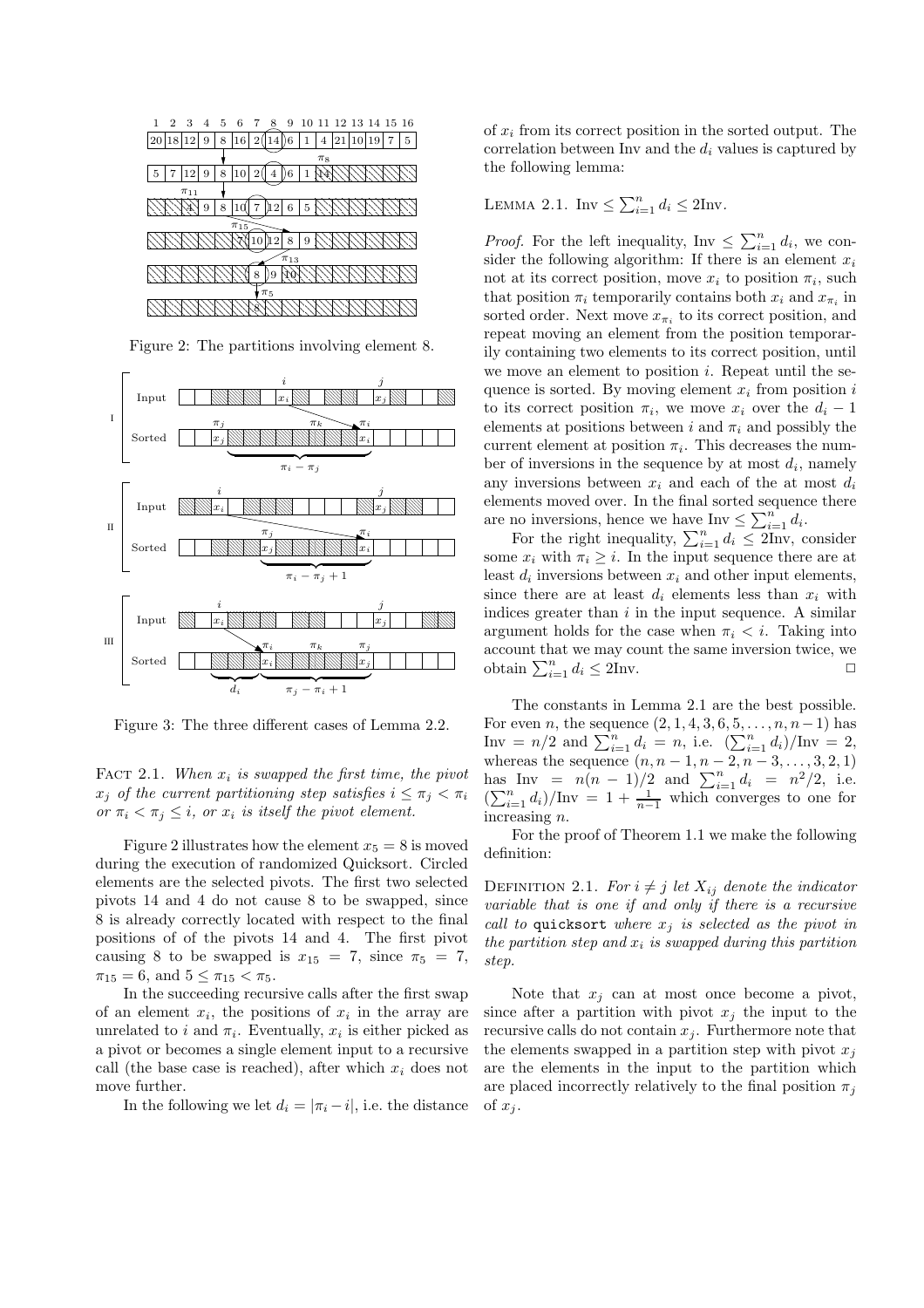There are three cases where  $X_{ij} = 0$ : (i)  $x_j$  is never selected as a pivot, i.e. there exists a recursive call where  $x_i$  is the only element to be sorted; (ii)  $x_i$  is selected as a pivot in a recursive call and  $x_i$  is not in the input to this recursive call; and *(iii)*  $x_j$  is selected as a pivot in a recursive call and  $x_i$  is in the input to this recursive call, but  $x_i$  is not swapped because it is placed correctly relatively to the final position  $\pi_j$  of  $x_j$ .

LEMMA 2.2. 
$$
\Pr[X_{ij} = 1] \le
$$
  

$$
\begin{cases} 0 & \text{if } \pi_j < i \le \pi_i \text{ or } \pi_i \le i < \pi_j ,\\ \frac{1}{|\pi_i - \pi_j| + 1} & \text{if } i \le \pi_j < \pi_i \text{ or } \pi_i < \pi_j \le i ,\\ \frac{1}{|\pi_i - \pi_j| + 1} - \frac{1}{|\pi_i - \pi_j| + 1 + d_i} & \text{otherwise.} \end{cases}
$$

*Proof.* For the case (i) where  $x_j$  is never selected as a pivot for a partition, we in the following adopt the convention that  $x_j$  is considered the pivot for the recursive call where the input consists of  $x_i$  only. This ensures that each element becomes a pivot exactly once.

We first note that the probability that  $x_i$  is in the input to the recursive call with pivot  $x_j$  is  $\frac{1}{|\pi_i - \pi_j|+1}$ , since this is the probability that  $x_j$  is the first element chosen as a pivot among the  $|\pi_i - \pi_j| + 1$  elements  $x_k$ with  $\pi_i \leq \pi_k \leq \pi_j$  or  $\pi_j \leq \pi_k \leq \pi_i$  (if the first pivot  $x_k$ among the  $|\pi_i - \pi_j| + 1$  elements is not  $x_j$ , then the selected pivot  $x_k$  will cause  $x_i$  and  $x_j$  to not appear together in any input to succeeding recursive calls).

To prove the lemma we consider the three different cases depending on the relative order of i,  $\pi_i$ , and  $\pi_j$ . In the following we assume  $i \leq \pi_i$ . The cases where  $\pi_i < i$ are symmetric. The three possible scenarios are shown in Figure 3.

First consider the case where  $\pi_j \leq i \leq \pi_i$ , see Figure 3 (I). If a pivot  $x_k$  is selected with  $\pi_j < \pi_k \leq \pi_i$ before  $x_i$  becomes a pivot, then  $x_i$  and  $x_j$  do not appear together in any input to succeeding recursive calls, so  $x_i$  cannot be involved in the partition with pivot  $x_i$ . The only other possibility is that  $x_i$  is a pivot before any element  $x_k$  with  $\pi_i < \pi_k \leq \pi_i$  becomes a pivot, but then by Fact 2.1  $x_i$  has not been moved when  $x_j$ becomes a pivot, and the partitioning with pivot  $x_i$  does not swap  $x_i$ .

For the second case, where  $i \leq \pi_j < \pi_i$ , see Figure 3 (II), we bound the probability that  $X_{ii}$  equals one by the probability that  $x_i$  is in the input to the recursive call with pivot  $x_j$ . As argued above, this probability is  $\frac{1}{|\pi_i - \pi_j| + 1}$ .

For the last case where  $i \leq \pi_i < \pi_j$ , see Figure 3 (III), we consider the probability that  $x_i$  is in the input to the recursive call with pivot  $x_j$  and  $x_i$  is not swapped. This is at least the probability that  $x_i$  is the first element chosen as a pivot among the  $|\pi_i-\pi_j|+1+d_i$ elements  $x_k$  with  $i \leq \pi_k \leq \pi_j$ , since then by Fact 2.1  $x_i$  has not been moved yet when  $x_j$  becomes the pivot, and the partitioning with pivot  $x_j$  does not swap  $x_i$ . It follows that the probability that  $x_i$  is in the input to the recursive call with pivot  $x_j$  and  $x_i$  is not swapped, is at least  $\frac{1}{|\pi_i - \pi_j| + 1 + d_i}$ . Since the probability that  $x_i$  is in the input to the recursive call with pivot  $x_j$  is  $\frac{1}{|\pi_i - \pi_j|+1}$ , the lemma follows.

Using Lemma 2.1 and Lemma 2.2 we now have the following proof of Theorem 1.1.

*Proof (Theorem 1.1)*. The for-loop in the partitioning procedure in Figure 1 only swaps non-pivot elements and each element is swapped at most once in the loop. The loop is followed by one swap involving the pivot. Since a swap of two elements  $x_i$  and  $x_k$  not involving the pivot  $x_i$  are counted by the two indicator variables  $X_{ij}$ and  $X_{kj}$ , the expected number of swaps is at most

$$
E\left[\sum_{j=1}^{n} \left(1 + \frac{1}{2} \sum_{i=1, i \neq j}^{n} X_{ij}\right)\right]
$$
  
\n
$$
= n + \frac{1}{2} \sum_{i=1}^{n} \sum_{j=1, i \neq j}^{n} Pr(X_{ij} = 1)
$$
  
\n(2.1) 
$$
\leq n + \frac{1}{2} \sum_{i=1}^{n} \left(\sum_{k=1}^{d_i} \frac{1}{k+1} + \sum_{k=1}^{n} \left(\frac{1}{k+1} - \frac{1}{k+1+d_i}\right)\right)
$$
  
\n
$$
\leq n + \frac{1}{2} \sum_{i=1}^{n} \left(2 \sum_{k=1}^{d_i} \frac{1}{k+1}\right)
$$
  
\n
$$
= \sum_{i=1}^{n} \sum_{k=1}^{d_i+1} \frac{1}{k}
$$
  
\n(2.2) 
$$
\leq \sum_{i=1}^{n} (1 + \ln(d_i + 1))
$$
  
\n(2.3) 
$$
\leq n + n \ln \frac{\sum_{i=1}^{n} (d_i + 1)}{n}
$$
  
\n(2.4) 
$$
\leq n + n \ln \left(\frac{2\ln v}{n} + 1\right)
$$

where (2.1) follows from Lemma 2.2, (2.2) follows from  $\sum_{i=1}^{n} \frac{1}{i} \leq 1 + \ln n$ , (2.3) follows from the concavity of the logarithm function, and (2.4) follows from Lemma 2.1. ✷

It should be noted that the upper bound achieved in (2.3) using the concavity of the logarithm function can be much larger than the value (2.2). As an example, if there are  $\Theta(n/\log n)$  d<sub>i</sub> values of size  $\Theta(n)$  and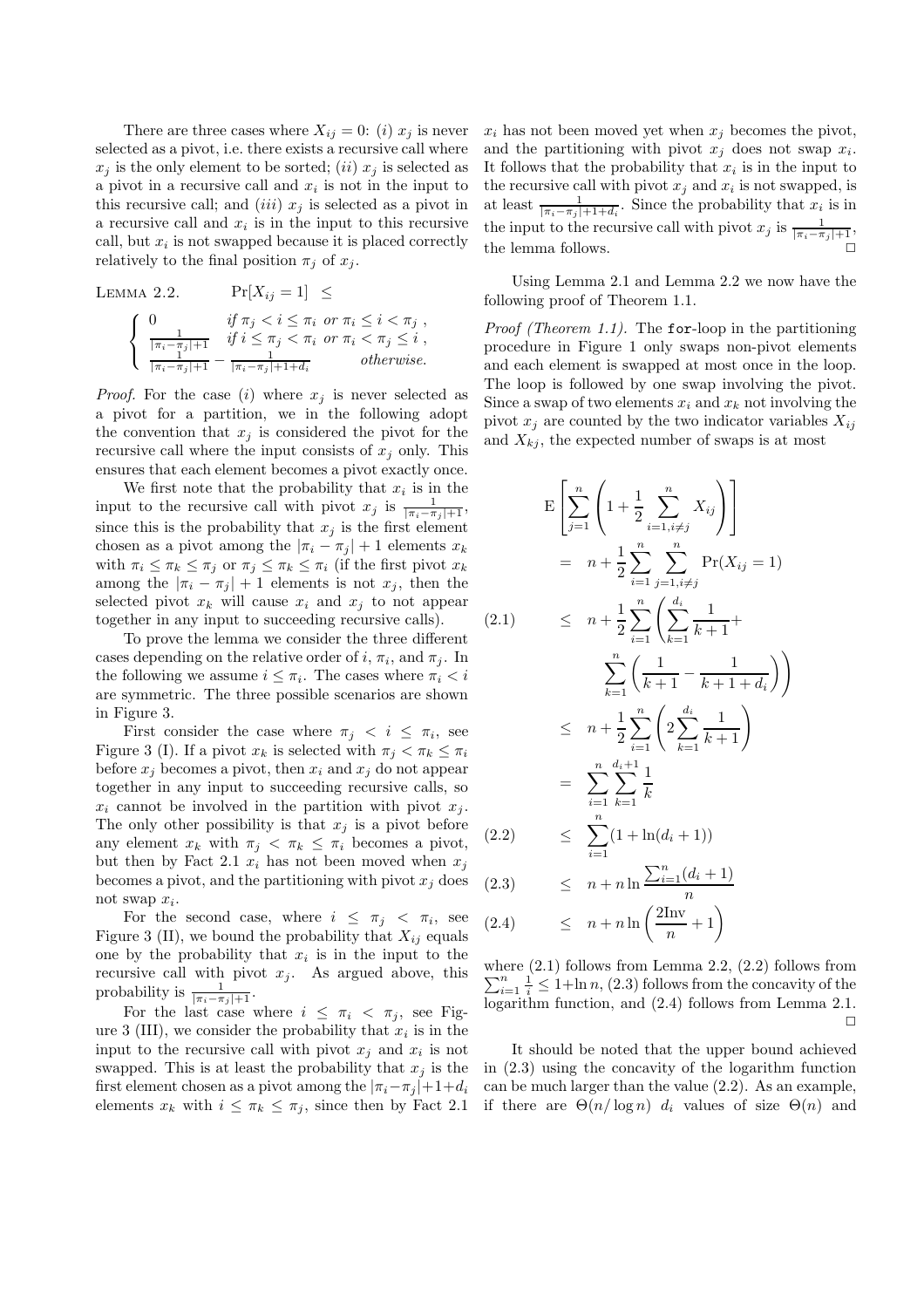the rest of the  $d_i$  values are zero, then the difference between (2.2) and (2.3) is a factor  $\Theta(\log n)$ , i.e. the upper bound on the expected number of swaps stated in Theorem 1.1 can be a factor of  $\log n$  from the actual bound.

#### 3 Experimental setup

In the remainder of this paper, we investigate whether classic, theoretically non-adaptive sorting algorithms can show adaptive behavior in practice. We find that this indeed is the case—the running times for Quicksort, Mergesort, and Heapsort are observed to improve by factors between 1.5 and 3.5 when the Inv value of the input goes from high to low. Furthermore, the improvements for Quicksort are in very good concordance with Theorem 1.1, which shows this result to be a likely explanation for the observed behavior.

In more detail, we study how the number of inversions in the input sequence affects the number of comparisons, the number of element swaps, the number of branch mispredictions, the running time, and the number of data cache misses of the version of Quicksort shown in Figure 1. We also study the behavior of two variants of Quicksort, namely the randomized version that chooses the median of three random elements as a pivot, and the deterministic version that chooses the middle element as a pivot. Finally, we study the same questions for the classic sorting algorithms Heapsort and Mergesort.

The input elements are 4 byte integers. We generate two types of input, having small  $d_i$ 's and large  $d_i$ 's, respectively. We generate a sequence with small  $d_i$ 's by choosing each element  $x_i$  randomly in  $[i-d, \ldots, i+d]$  for some parameter  $d$ , whereas the sequence with large  $d_i$ 's is generated by letting  $x_i = i$  with the exception of d random *i*'s for which  $x_i$  is chosen randomly in  $[1, \ldots, n]$ . We perform our experiments by varying the disorder (by varying  $d$ ) while keeping the size  $n$  of the input sequence constant. For most experiments, the input size is  $2 \times 10^6$ , but we also investigate larger and smaller input sizes.

Our experiments are conducted on two different machines. One of the machines has an Intel P4 2.4 GHz CPU with 512 MB RAM, running linux 2.4.20, while the other has an AMD Athlon XP 2400+ 2.0 GHz CPU with 256 MB RAM, running linux 2.4.22. On both machines the C source code was compiled using gcc-3.3.2 with optimization level -O3. The number of branch mispredictions and L2 data cache misses was obtained using the PAPI library [16] version 3.0.

Source code and the plotted data are available at ftp://ftp.brics.dk/RS/04/47/Experiments.

## 4 Experimental results

4.1 Quicksort. We first analyze the dependence of the version of Quicksort shown in Figure 1 on the number of inversions in the input.

Figure 4 shows our data for the AMD Athlon architecture. The number of comparisons is independent of the number of inversions in the input, as expected. For the number of element swaps, the plot is very close to linear when considering the input sequence with small  $d_i$ 's. Since the x-axis shows  $log(Inv)$ , this is in very good correspondence with the bound  $O(n \log(\text{Inv}/n))$ of Theorem 1.1 (recall that  $n$  is fixed in the plot). For the input sequence with large  $d_i$ 's, the plot is different. This is a sign of the slack in the analysis (for this type of input) noted after the proof of Theorem 1.1. We will demonstrate below that this curve is in very good correspondence with the version of the bound given by Equation (2.2). The plots for the number of branch mispredictions and for the running time clearly show that they are correlated with the number of element swaps. For the number of branch mispredictions, this is explained by the fact that an element swap is performed after the two while loops stop, and hence corresponds to two branch mispredictions. For the running time, it seems reasonable to infer that branch mispredictions are a dominant part of the running time of Quicksort on this type of architecture. Finally, the number of data cache misses seems independent of the presortedness of the input sequence, in correspondence with the fact that for all element swaps, the data to be manipulated is already in the cache and therefore the element swaps do not generate additional cache misses.

Figure 5 show the same plots for the P4 architecture, except that we were not able to obtain data for L2 data cache misses. We note that the plots follow the same trends as in Figure 4. The number of comparisons and the number of element swaps are approximately the same, but the running time is affected by up to a factor of 1.8 on the P4, while only by up to a factor of 1.42 on the Athlon. One reason for this behavior is the number of branch mispredictions, which is slightly smaller for the Athlon. Also, the length of the pipeline, shorter for Athlon, makes the branch mispredictions more costly on a P4 than on an Athlon.

Similar observations on the resemblance between the data for the two architectures apply to all our experiments. For this reason, and because of the extra data for L2 that we have for Athlon, we for the remaining plots restrict ourselves to the Athlon architecture.

We now turn to the variants of Quicksort. Figure 6 shows the number comparisons, the number of element swaps, the number of branch mispredictions, the run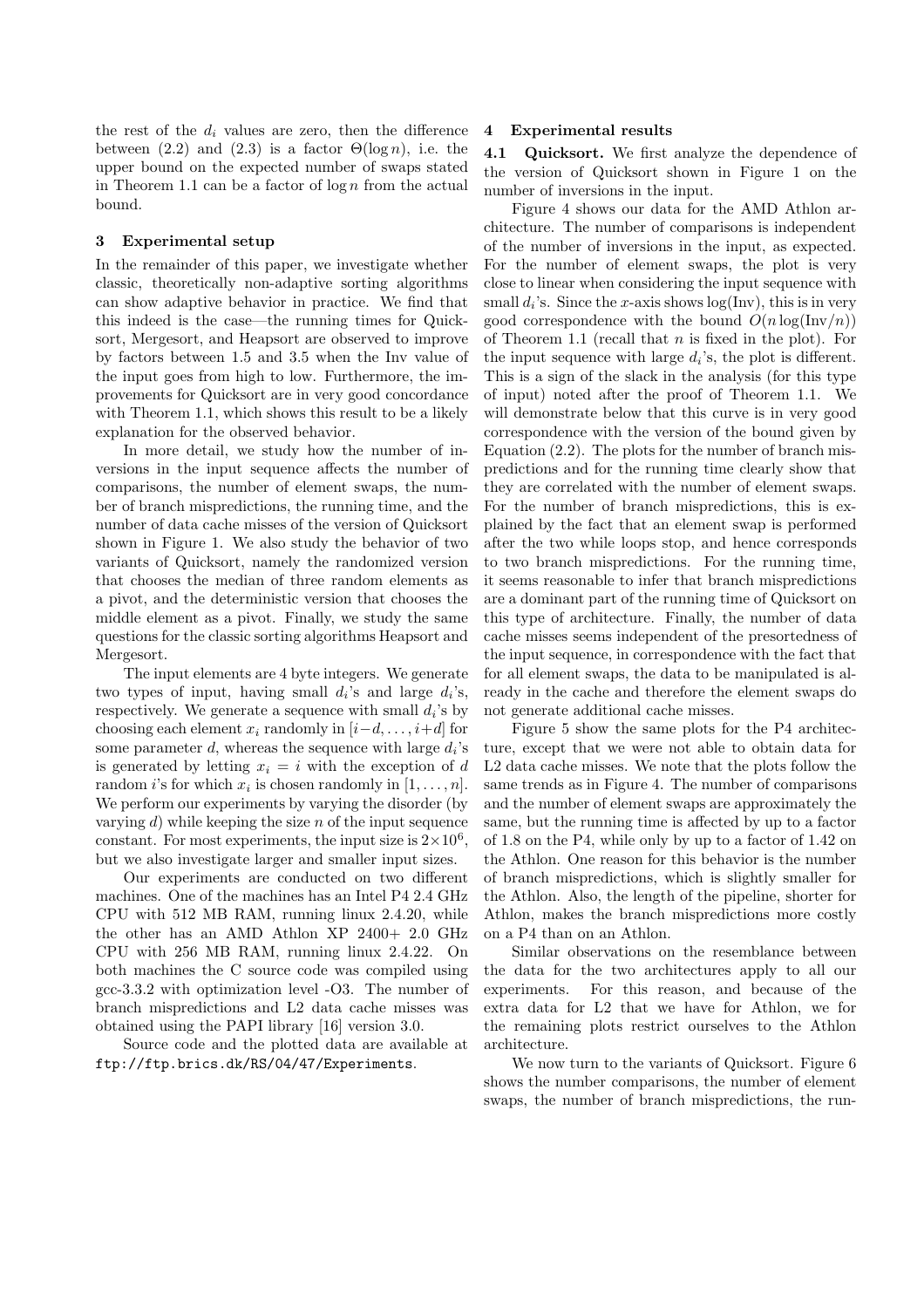ning time, and the L2 data cache misses for the version of Quicksort that chooses as pivot the median of three random elements in the input sequence. We note that the plots have a behavior similar to the ones for the version of Quicksort shown in Figure 4. However, some improvements are noticed. The three-median pivot Quicksort performs around 25% less comparisons, due to the better choice of the pivot. This immediately triggers a slight improvement in the number of data cache misses. However, the number of branch mispredictions increases due to the extra branches required to compute the median of three elements. The number of element swaps remains approximately the same.

Figure 7 shows the same plots for the deterministic version of Quicksort that chooses the middle element as pivot. In this case we note that the number of comparisons does depend on the presortedness of the input. This is because for small disorder, the middle element is very close to the median and therefore the number of comparisons is close to  $n \log n$ , as opposed to  $\approx 1.4n \log n$  expected for the randomized Quicksort [10]. The good pivot choice for small disorder in the input also triggers a smaller number of comparisons and branch mispredictions. However, for large disorder, the number of comparisons is larger compared to randomized median-of-three Quicksort due to bad pivot choices. Also, the running time is affected by up to a factor of two by the disorder in the input.

Figure 8 and Figure 9 show that when varying the input size  $n$ , the behavior of the plots remains the same for randomized Quicksort. Hence, our findings do not seem to be tied to the particular choice of  $n = 2 \times 10^6$ .

Finally, in Figure 10 we demonstrate that the number of element swaps is very closely related to  $\sum_{i=1}^{n} \log d_i$ , cf. the comment after the proof of Theorem 1.1. Hence the reason for the non-linear shape of the previous plots for input sequences with large  $d_i$ 's seems to be the slack introduced (for this type of input) after Equation (2.2) in the proof of Theorem 1.1. As in the other cases, the running time and the number of branch mispredictions follow the same trend as the number of swaps.

4.2 Heapsort and Mergesort. We briefly demonstrate that also for Heapsort and Mergesort, the actual running time varies with the presortedness of the input.

For Heapsort, Figure 11 shows the way the number of inversions in the input affects the number of comparisons, the number of elements swaps, the number of branch mispredictions, the running time, and the number of L2 data cache misses for input sequences of constant length  $n = 2 \times 10^6$ . The number of comparisons and the number of element swaps performed by Heapsort is affected slightly, while the number of branch mispredictions is affected somewhat more. However, the number of L2 data cache misses is greatly affected, and varies by more than a factor of ten. The running time shows a virtually identical behavior, except the increase is by a factor close to four. This suggests that data cache misses are the dominant factor for the running time for Heapsort on this architecture. We leave open the question of a theoretical analysis of the number of cache misses of Heapsort as a function of Inv.

For Mergesort, we focus on the binary merge process, and count the number of times there is an alternation in which of the two input subsequences provides the next element output. It is easy to verify that the number of such alternations is dominated by the running time of the Mergesort algorithm by Moffat [14] based on merging by finger search trees, which was proved to have a running time of  $O(n \log \frac{\text{Inv}}{n})$ , i.e. the number of alternations by standard Mergesort is  $O(n \log \frac{\text{Inv}}{n})$ . The plots in Figure 12 show a very similar behavior for the number of alternations, the number of branch mispredictions, and the running time. The number of alternations is clearly correlated to the number of branch mispredictions, and these appear to be a dominant factor for the running time of Mergesort. The number of data cache misses increases only slightly for large disorder in the input.

### References

- [1] J. L. Bentley and M. D. McIlroy. Engineering a sort function. Software—Practice and Experience, 23(11):1249–1265, Nov. 1993.
- [2] A. Elmasry. Priority queues, pairing, and adaptive sorting. In ICALP: Annual International Colloquium on Automata, Languages and Programming, 2002.
- [3] A. Elmasry. Adaptive sorting with AVL trees. Technical Report 2003-46, DIMACS, Feb. 2004.
- [4] A. Elmasry and M. L. Fredman. Adaptive sorting and the information theoretic lower bound. In STACS: Annual Symposium on Theoretical Aspects of Computer Science, 2003.
- [5] V. Estivill-Castro and D. Wood. A survey of adaptive sorting algorithms. Computing Surveys, 24:441–476, 1992.
- [6] R. W. Floyd. Algorithm 245: Treesort3. Communications of the ACM, 7(12):701, 1964.
- [7] G. Franceschini and V. Geffert. An In-Place Sorting with  $O(n \log n)$  Comparisons and  $O(n)$  Moves. In Proc. 44th Annual IEEE Symposium on Foundations of Computer Science, pages 242–250, 2003.
- [8] C. A. R. Hoare. Algorithm 63: Partition. Commun. ACM, 4(7):321, 1961.
- [9] C. A. R. Hoare. Algorithm 64: Quicksort. Commun. ACM, 4(7):321, 1961.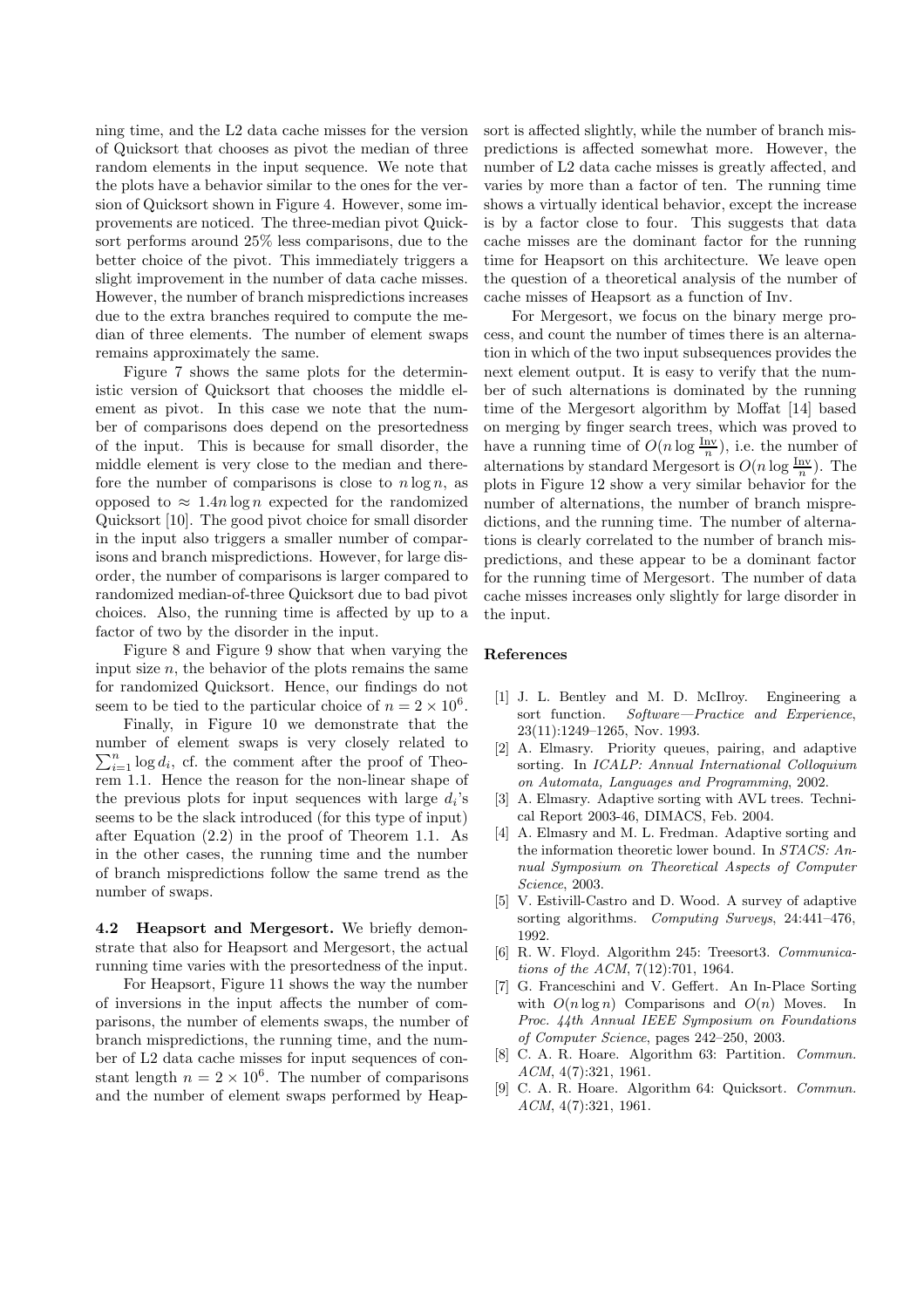- [10] C. A. R. Hoare. Quicksort. The Computer Journal, 5(1):10–15, April 1962.
- [11] D. E. Knuth. The Art of Computer Programming. Volume III: Sorting and Searching. Addison-Wesley, Reading, MA, 1973.
- [12] C. Martínez and S. Roura. Optimal sampling strategies in Quicksort and Quickselect. SIAM Journal on Computing, 31(3):683–705, June 2002.
- [13] K. Mehlhorn. Sorting and Searching. Springer Verlag, Berlin, 1984.
- [14] A. Moffat, O. Petersson, and N. C. Wormald. Sorting and/by merging finger trees. In Algorithms and Computation: Third International Symposium, ISAAC '92, volume 650 of Lecture Notes in Computer Science, pages 499–508. Springer Verlag, Berlin, 1992.
- [15] A. Pagh, R. Pagh, and M. Thorup. On adaptive integer sorting. In 12th Annual European Symposium on Algorithms, ESA 2004, volume 3221 of Lecture Notes in Computer Science, pages 556–567. Springer Verlag, Berlin, 2004.
- [16] PAPI (Performance Application Programming Interface). Software library found at http://icl.cs.utk. edu/papi/, 2004.
- [17] O. Petersson and A. Moffat. A framework for adaptive sorting. DAMATH: Discrete Applied Mathematics and Combinatorial Operations Research and Computer Science, 59, 1995.
- [18] P. Sanders and S. Winkel. Super scalar sample sort. In 12th Annual European Symposium on Algorithms, ESA 2004, volume 3221 of Lecture Notes in Computer Science, pages 784–796. Springer Verlag, Berlin, 2004.
- [19] R. Sedgewick. Quicksort. PhD thesis, Stanford University, Stanford, CA, May 1975. Stanford Computer Science Report STAN-CS-75-492.
- [20] R. Sedgewick. The analysis of quicksort programs. Acta Informatica, 7:327–355, 1977.
- [21] R. Sedgewick. Implementing quicksort programs. Communications of the ACM, 21:847–857, 1978.
- [22] R. Seidel. Backwards analysis of randomized geometric algorithms. Technical Report TR-92-014, International Computer Science Institute, Univeristy of Calfornia at Berkeley, February 1992.
- [23] J. W. J. Williams. Algorithm 232: Heapsort. Communications of the ACM, 7(6):347–348, 1964.



Figure 4: The number of comparisons, the number of element swaps, the number of branch mispredictions, the running time, and the number of L2 data cache misses performed by randomized Quicksort on Athlon, for  $n = 2 \times 10^6$ . The *x*-axis shows log(Inv).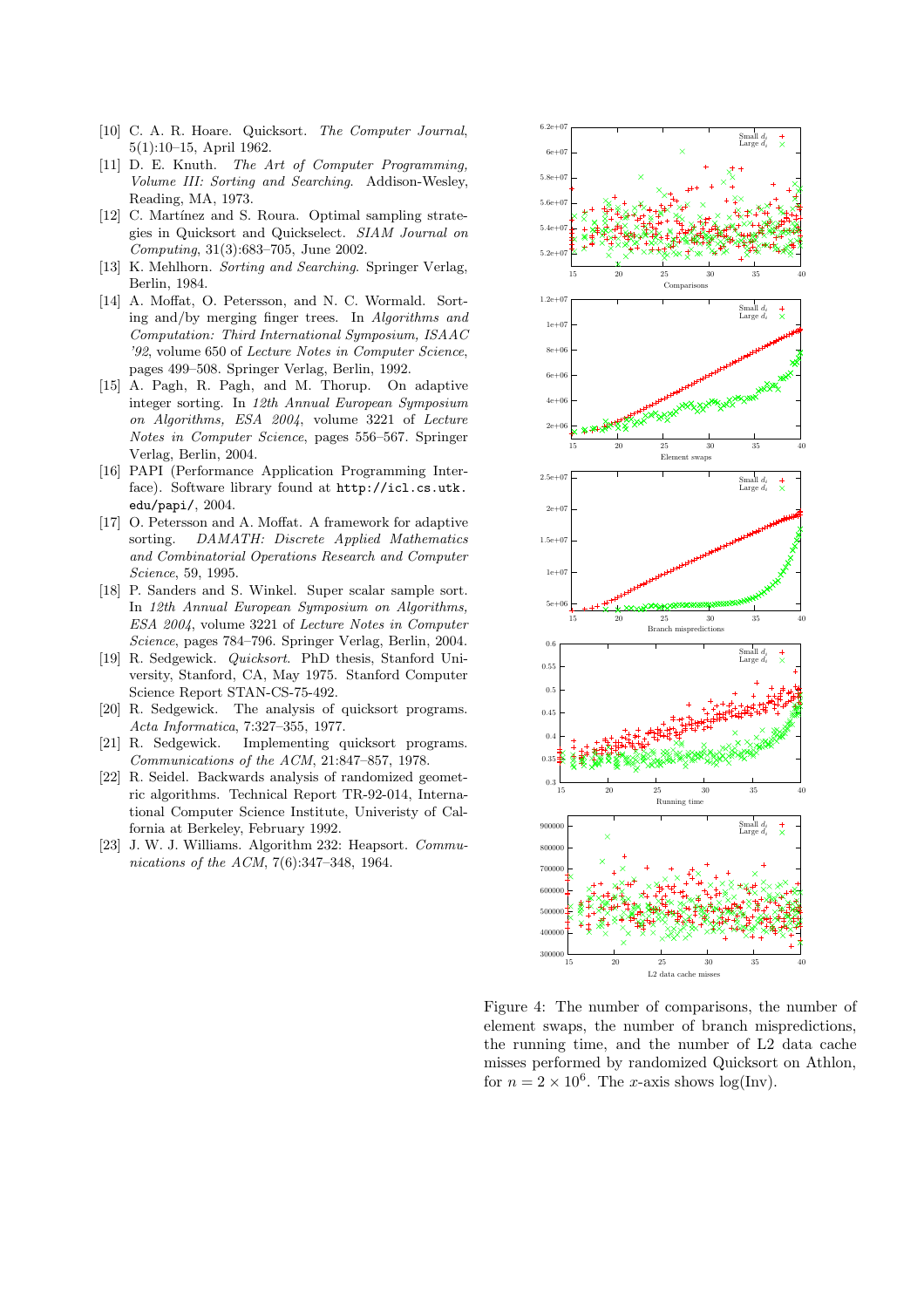

Figure 5: The number of comparisons, the number of element swaps, the number of branch mispredictions, and the running time of randomized Quicksort on P4, for  $n = 2 \times 10^6$ . The *x*-axis shows log(Inv).



Figure 6: The number of comparisons, the number of element swaps, the number of branch mispredictions, the running time, and the number of L2 data cache misses performed by randomized median-of-three Quicksort on Athlon, for  $n = 2 \times 10^6$ . The *x*-axis shows log(Inv).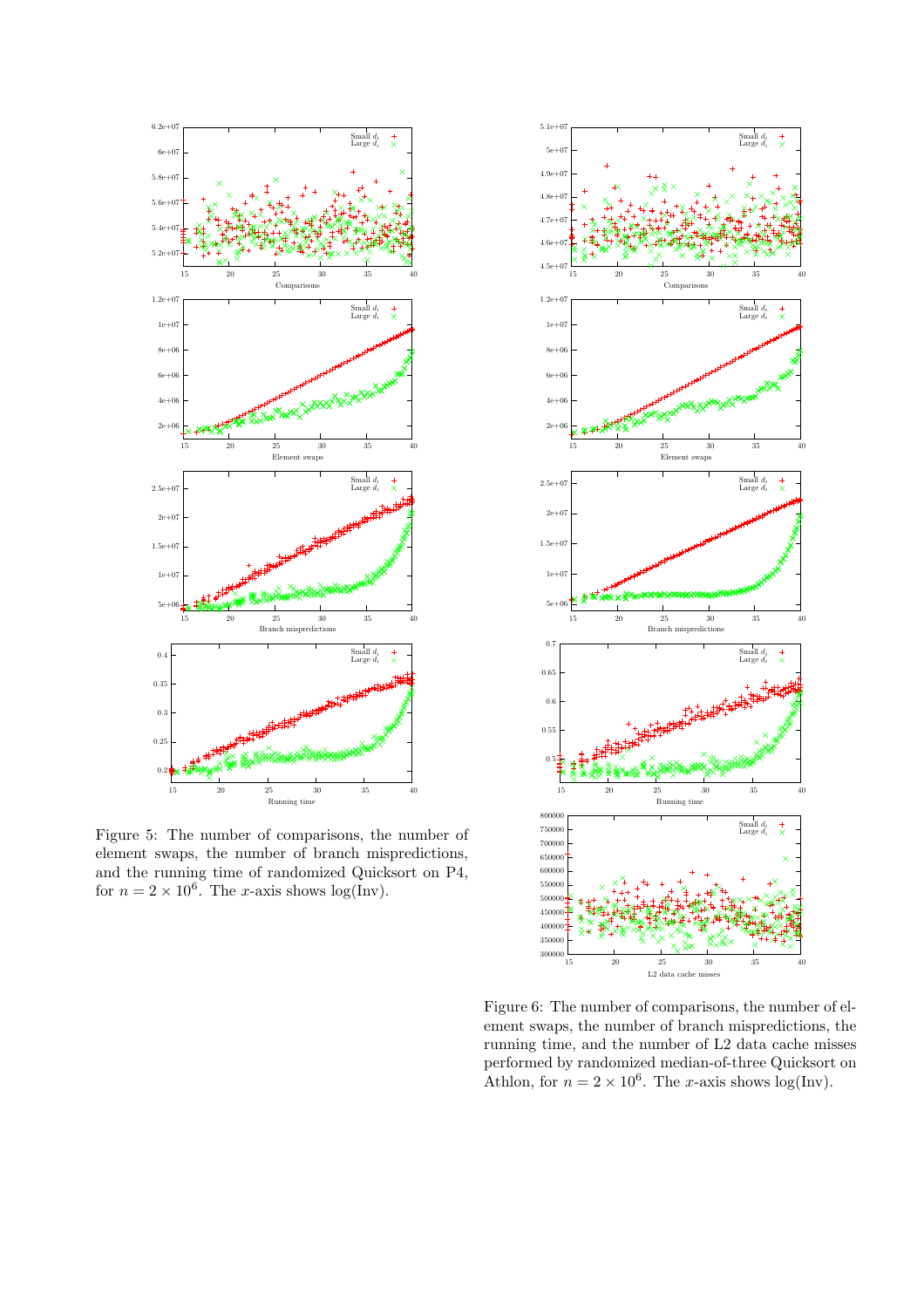



Figure 7: The number of comparisons, the number of element swaps, the number of branch mispredictions, the running time, and the number of L2 data cache misses performed by deterministic Quicksort on Athlon, for  $n = 2 \times 10^6$ . The *x*-axis shows log(Inv).

Figure 8: The number of comparisons, the number of element swaps, the number of branch mispredictions, the running time, and the number of L2 data cache misses performed by randomized Quicksort on Athlon, for  $n = 6 \times 10^4$ . The *x*-axis shows log(Inv).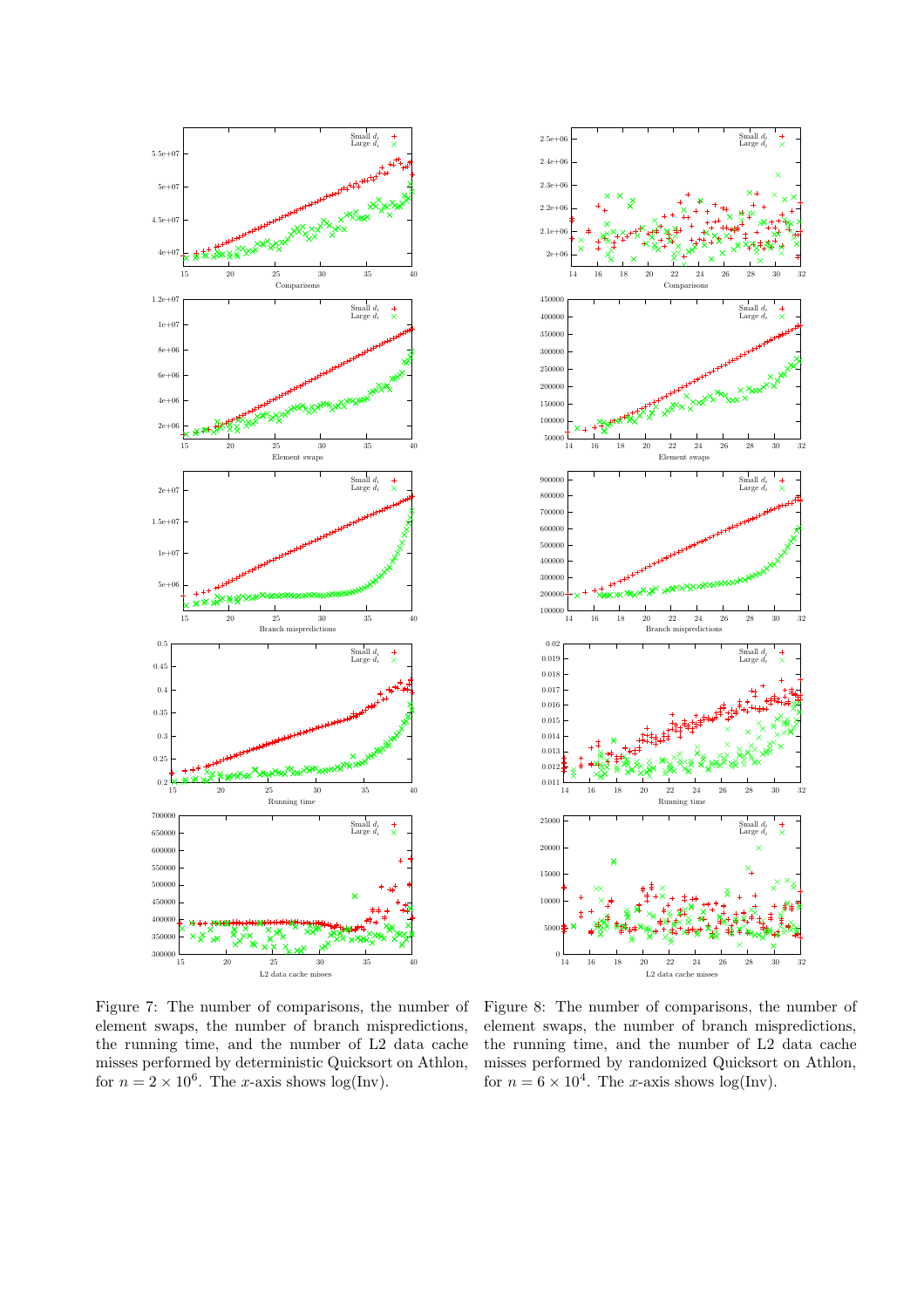



Figure 9: The number of comparisons, the number of element swaps, the number of branch mispredictions, the running time, and the number of L2 data cache misses performed by randomized Quicksort on Athlon, for  $n = 10^7$ . The *x*-axis shows log(Inv).

Figure 10: The number of comparisons, the number of element swaps, the number of branch mispredictions, the running time, and the number of L2 data cache misses performed by randomized Quicksort on Athlon, for the input size  $n = 2 \times 10^6$ . The *x*-axis shows  $\sum_{i=1}^{n} \log(d_i + 1)$ .  $_{i=1}^{n} \log(\dot{d}_i + 1).$